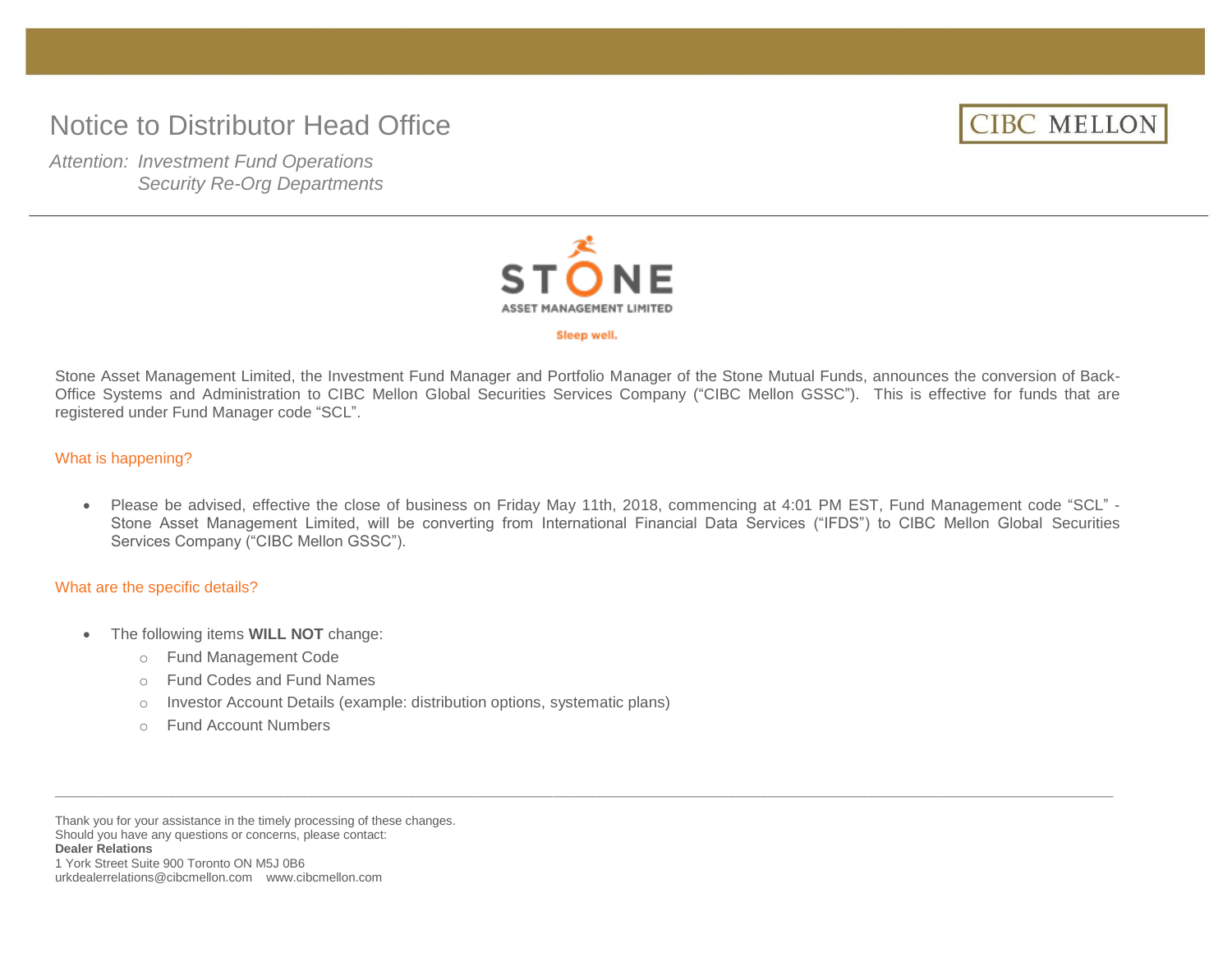### What about order placement?

- To accommodate the conversion, all SCL **Fundserv trade activity will be briefly suspended on Wednesday May 9th, 2018, 4:01 PM EST.**
- All trades submitted through Fundserv, during the trading suspension, will receive a REJECT message, and must either be submitted **DIRECT** or re-entered through Fundserv on **Monday, May 14th, 2018**.
- Full **Fundserv trading will be restored on Monday May 14th, 2018, 8:00 AM EST**.
- **DIRECT** trading will continue to be accepted during the Fundserv trading suspension. All financial transactions with cheques should be sent to IFDS (the current back-office provider). Switches, redemptions, and all other non-financial transactions may be faxed to IFDS for processing.
	- o A cheque will be issued on T+1 for any redemptions
	- o Direct purchase requests must be accompanied by a cheque
	- o All trades must be settled by Friday May 11, 2018
- Fundserv NFU XML Messaging will be available until **Friday May 11th, 2018 4:01 PM EST**, and will be restored on **Monday May 14th, 2018, 8:00 AM EST**

### Dealer Agreements

 Existing Dealer Agreements will not carry over. New Agreements have been sent to distributors by CIBC Mellon GSSC. Should you have any questions about the new Dealer Agreement, please contact Dealer Relations at 416 643 3175 or toll free at 1 866 992 4991.

 $\Box$  . The contribution of the contribution of the contribution of the contribution of the contribution of the contribution of the contribution of the contribution of the contribution of the contribution of the contributi

Thank you for your assistance in the timely processing of these changes. Should you have any questions or concerns, please contact: **Dealer Relations** 1 York Street Suite 900 Toronto ON M5J 0B6 urkdealerrelations@cibcmellon.com www.cibcmellon.com